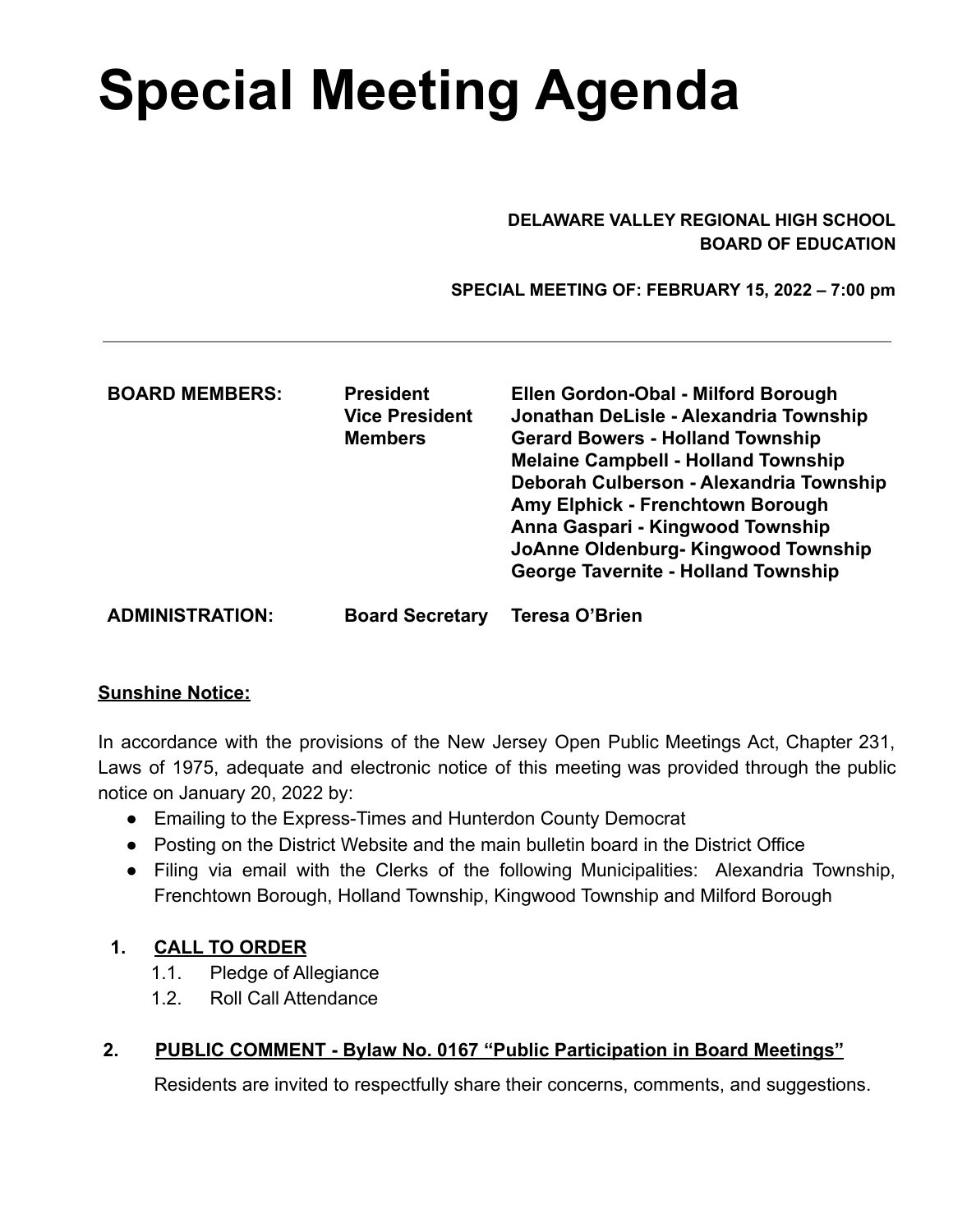#### **3. OPERATIONS COMMITTEE -** George Tavernite, Chairperson

Jonathan DeLisle, Ellen Gordon, Joanne Oldenberg

Informational Items:

Action Items:

## 3.1 REJECT BIDS FOR STUDENT CENTER RENOVATIONS

**WHEREAS**, on February 2, 2022, the Business Administrator publicly opened bids for the Student Center Renovations that resulted in the following:

| <b>Contractor</b>           | <b>Base Bid</b> |
|-----------------------------|-----------------|
| Brockwell & Carrington      | \$1,048,000     |
| Northeastern Interior       | \$996,000       |
| Venus Tile & Marble         | \$889,000       |
| <b>DeSapio Construction</b> | \$1,043,000     |
| Tekcon Construction         | \$1,196,920     |
| <b>CMG of Easton</b>        | \$1,190,000     |
| Vanas Construction Co.      | \$834,600       |
| Santorini Construction      | \$1,143,000     |
| Lanyi & Tevald              | \$1,024,000     |

**WHEREAS**, N.J.S.A. 18A:18A-22 provides that a Board of Education may reject bids for any of the following reasons:

a. The lowest bid substantially exceeds the cost estimates for the goods or services;

b. The lowest bid substantially exceeds the board of education's appropriation for the goods or services,

c. The board of education decides to abandon the project for provision of performance of the goods and services;

d. The board of education wants to substantially revise the specifications for the goods or services;

e. The purposes or provisions or both of N.J.S.A. 18A:18A-1 et seq. Are being violated; and

f. The board of education decides to use the State authorized contract pursuant to N.J.S.A. 18A:18A-10